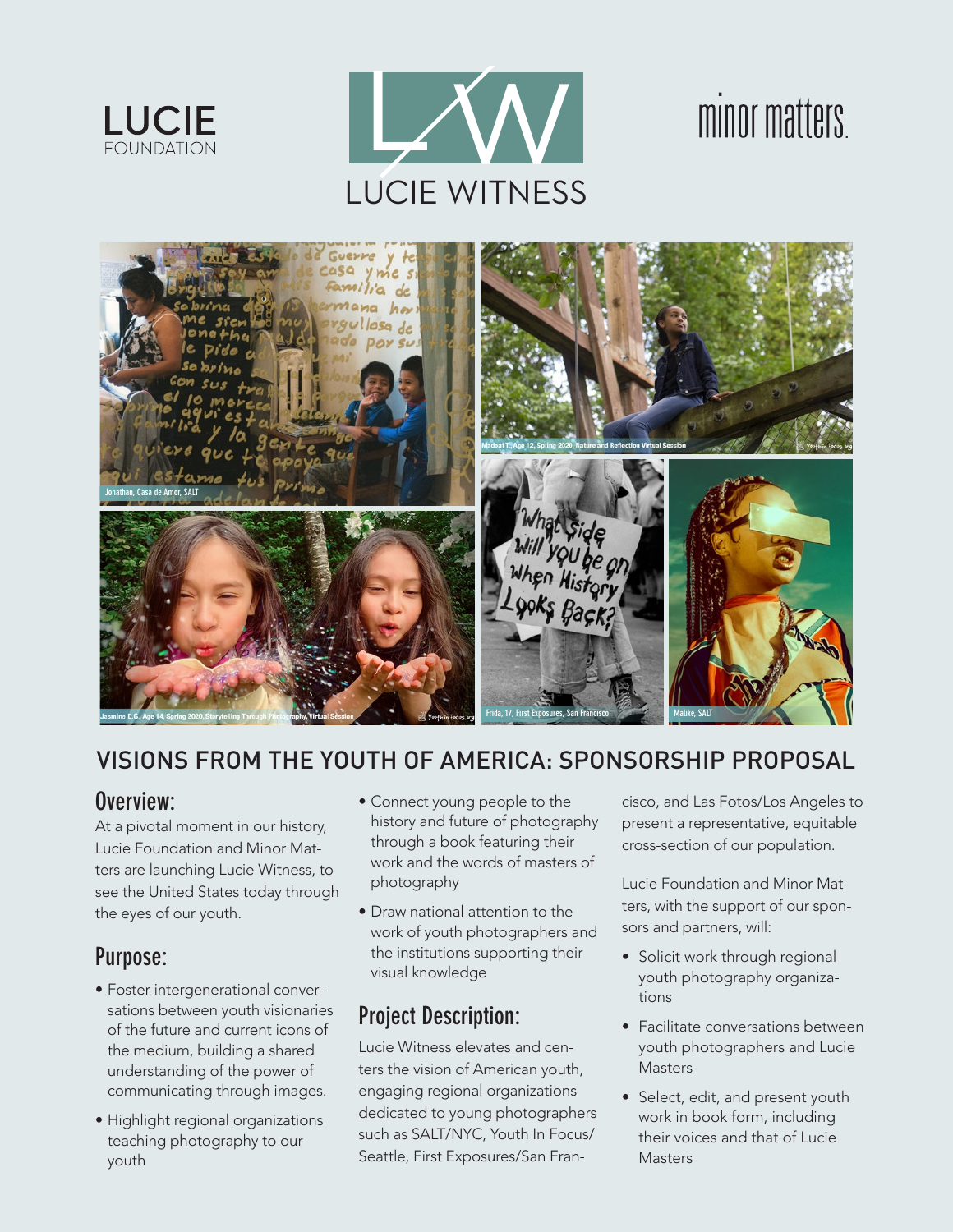

WE WILL ACHIEVE THE GOALS THROUGH:

- Reflecting US census demographics in the youth and masters photographers selected
- Harnessing our collective reach of almost 100k facebook users, almost 50k instagram followers and 142,000 email subscribers to promote the regional organizations, young photographers, and resulting book
- Facilitating conversations and exchange between young photog- raphers and masters in the field

#### **Methodology and Timelines:**

Lucie Witness will engage with organizations around the nation that serve youth photographers to garner submissions that speak to the current key concerns or interests of our country as identified by young photographers.

The Lucie Foundation will solicit written and/or video responses from Lucie honorees—internationally acclaimed masters in photography—for their responses and reactions to the work, to inspire and encourage young imagemakers.

From works submitted, Minor Matters and Lucie Foundation will develop a framework for a book.

Working independently and in collaboration with galleries and museums, Minor Matters, one of the only art photography imprints led by a woman of color, has developed and published twenty hardcover books by art practitioners nationally that "bring insights and cadence to the worlds we occupy." This will be its first youth-driven publication. Minor Matters will share information from the editorial, design, and production aspects of the process with the youth contributors, to extend their knowledge about photographic books and the publishing process.



Digital Silver Imaging (DSI) will produce a quality photographic print for each young photographer, as well as create an online website to promote print sales to support the various organizations and young photographers associated with Lucie Witness.

#### **Summary:**

Lucie Witness will be the catalyst to showcase the vision, hopes and dreams of youth photographers across America by bringing together many regional organizations and highlighting their constituents' stories nationally.

In addition, Lucie Witness will facilitate an intergenerational dialogue between young image makers and icons of the medium—the Lucie masters of photography. A book produced by Minor Matters will be an enduring platform for the vision, truths and voices of today's youth, and the power of photography.

youth in Focus.